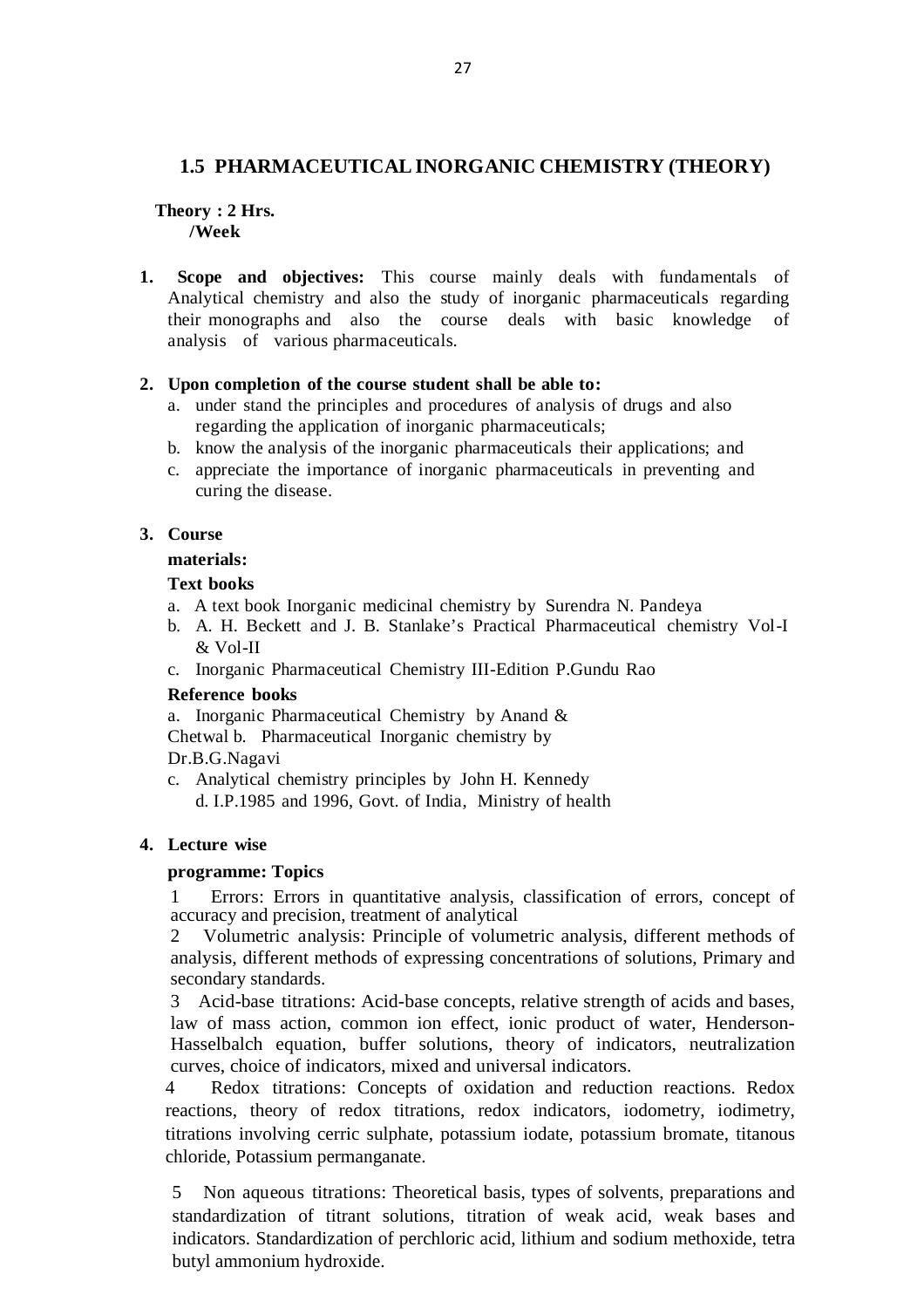6 Precipitation titrations: Introduction, types of precipitation titrations, end point detection.

7 Complexometric titrations: Introduction, principle, types of titrations, end point detection.

8 Theory of indicators

9 Gravimetry: Basic concepts, precipitation techniques, co-precipitations, post precipitation, various steps involved in gravimetric analysis, pharmaceutical applications.

10 Limit tests: Definition, importance, general procedure for limit test for chlorides, sulphates, iron, arsenic, lead and heavy metals.

11 Medicinal gases: Preparation and uses of the following oxygen, carbon dioxide, Helium, Nitrogen and Nitrous oxide.

Method of preparation, assay, storage conditions and uses of Inorganic compounds listed in IP belonging to the following categories.

12 Acidifiers: Dilute HCl, Sodium Phosphate, Ammonium chloride.

13 Antacids: Classifaction, qualities of an ideal antacid, side effects, advantages, combination therapy, acid neutralizing capacity, sodium bicarbonate, Potassium citrate, Aluminium hydroxide gel, Dried Aluminium hydroxide gel, magnesium hydroxide, Light and Heavy magnesium trisilicate, Light and Heavy magnesium carbonate, Calcium carbonate, Magaldrate and Bismuth carbonate.

14 Cathartics: Magnesium hydroxide, Magnesium sulphate, Magnesium carbonate, Sodium phosphate.

15 Electrolyte replenishers: Electrolytes used for replacement therapy: sodium chloride, potassium chloride, calcium chloride, calcium gluconate.

Electrolytes used in acid-base therapy: Sodium acetate, potassium acetate, sodium bicarbonate, potassium bicarbonate, sodium citrate, sodium lactate, ammonium chloride, Electrolyte combination therapy, compound sodium chloride solution, sodium chloride injection and oral rehydration salt.

16 Essential Trace elements: Definition, physiological role of Iron, Copper, Zinc, Chromium, Manganese, Molybdenum, Selenium, Sulphur and Iodine.

17 Antimicrobials: Hydrogen peroxide, Potassium permanganate, Chlorinated Lime, Iodine, Boric acid, Silver nitrate, Selenium Sulphide.

18 Pharmaceutical Aids: Sodium bisulphate, sodium metabisulphite, bentonite, magnesium stearate, zinc stearate, aluminium suphate, sodium carboxy methycellulose, purified water, water for injection and sterile water for injection. 19 Dental Products:

Anti-caries agents: Role of Fluorides as anti-caries agents, Sodium Fluoride.

Dentifrices: Calcium carbonate, dibasic calcium phosphate, Zinc chloride.

20 Miscellaneous compounds

Sclerosing agents: Hypertonic saline, Sodium tetra decyl suphate.

Expectorants: Potassium citrate and Potassium iodide.

Sedative: Potassium bromide.

Antidotes: Sodium nitrite, Sodium thiosulphate and Charcoal

Respiratory stimulant: Ammonium carbonate.

21 Radio Pharmaceuticals: Introduction, measurement of radioactivity, clinical applications and dosage, hazards and precautions.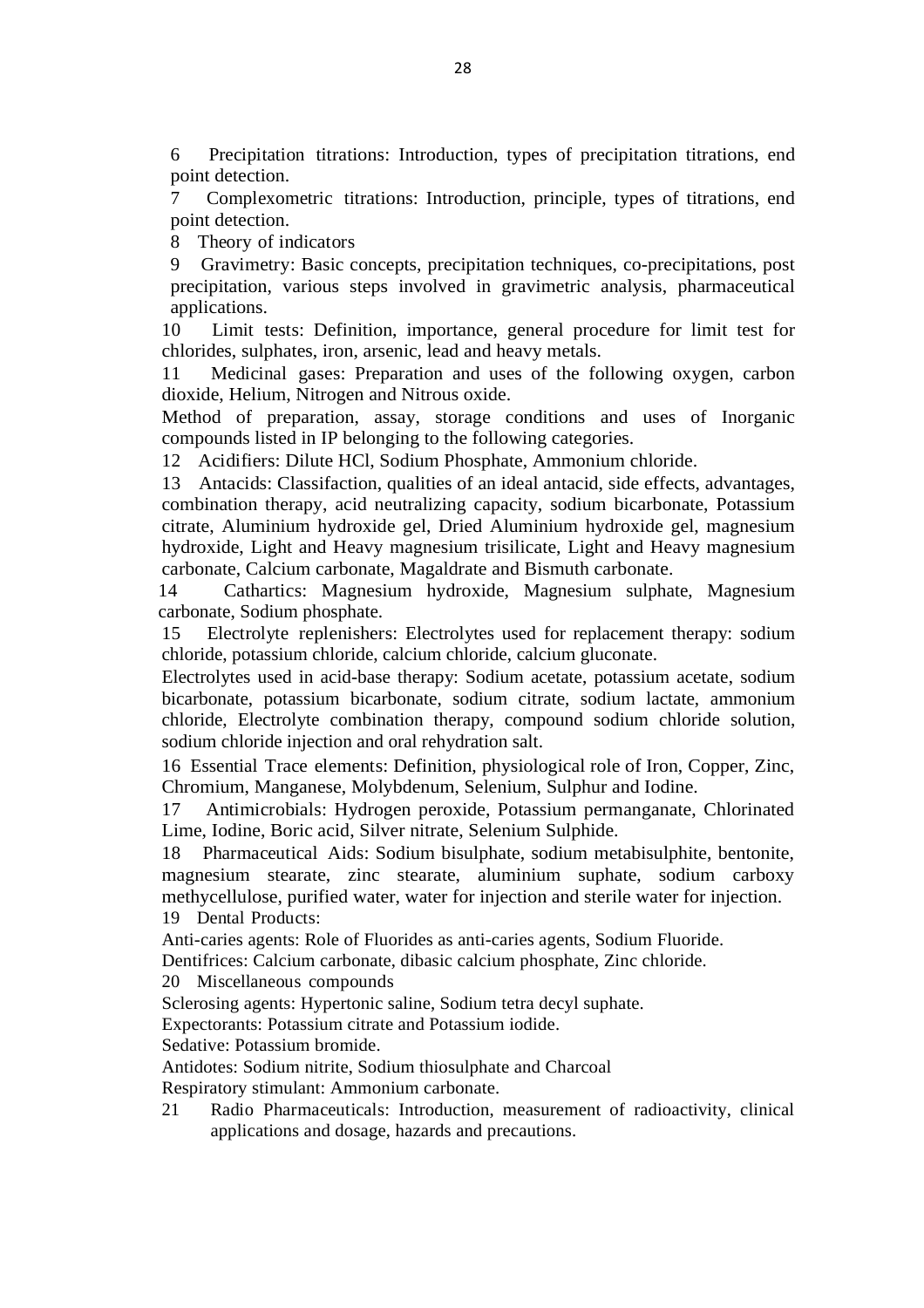# **1.5 PHARMACEUTICAL INORGANIC CHEMISTRY (PRACTICAL)**

### **Practical : 3 Hrs./Week**

### **1. Limit test (6 exercises)**

- a. Limit test for chlorides
- b. Limit test for sulphates
- c. Limit test for iron
- d. Limit test for heavy metals
- e. Limit test for arsenic
- f. Modified limit tests for chlorides and sulphates

## **2. Assays (10 exercises)**

- a. Ammonium chloride- Acid-base titration
- b. Ferrous sulphate- Cerimetry
- c. Copper sulpahte- Iodometry
- d. Calcilugluconate- Complexometry
- e. Hydrogen peroxide Permanganometry
- f. Sodium benzoate Nonaqueous titration
- g. Sodium chloride Modified volhard's method
- h. Assay of  $KI KIO_3$  titration
- i. Gravimetric estimation of barium as barium sulphate
- j. Sodium antimony gluconate or antimony potassium tartarate

## **3. Estimation of mixture (Any two exercises)**

- a. Sodium hydroxide and sodium carbonate
- b. Boric acid and Borax
- c. Oxalic acid and sodium oxalate

## **4. Test for identity (Any three exercises)**

- a. Sodium bicorbonate
- b. Barium sulphate
- c. Ferrous sulphate
- d. Potassium chloride